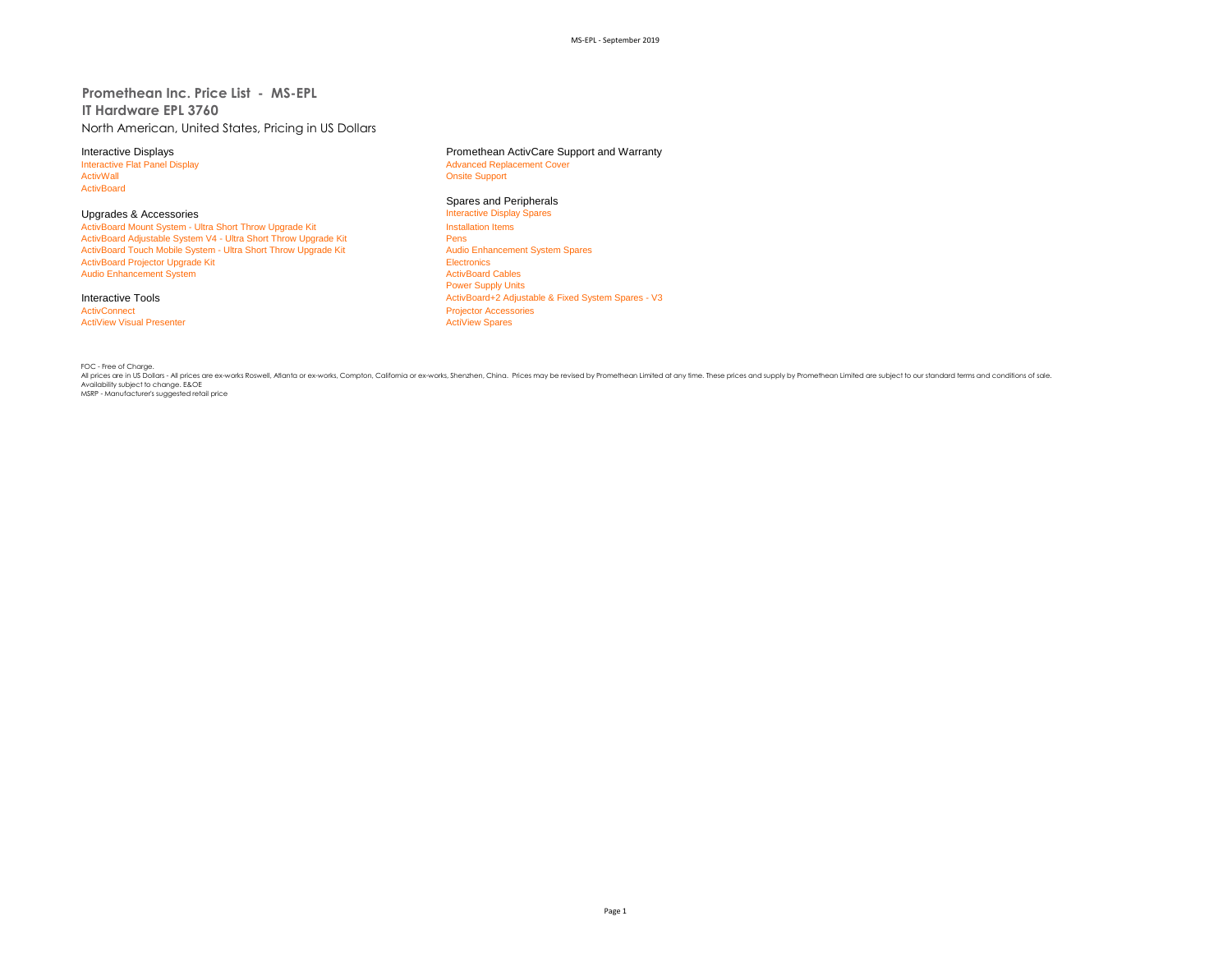# Interactive Displays

| <b>Product Code</b>            | <b>Product Name</b>                    | <b>Product Description</b>                                                                                                        | MSRP MS-EPL |         |
|--------------------------------|----------------------------------------|-----------------------------------------------------------------------------------------------------------------------------------|-------------|---------|
| Interactive Flat Panel Display |                                        |                                                                                                                                   |             |         |
| AP7-U65-NA-1                   | <b>ActivPanel Nickel 65"</b>           | ActivPanel Nickel 65" - 1 x Pen, Vesa Mount, WIFI Module & cable pack included. ActivInspire Professional Edition available FOC   | \$2,999     | \$2,039 |
| AP7-U75-NA-1                   | <b>ActivPanel Nickel 75"</b>           | ActivPanel Nickel 75" - 1 x Pen, Vesa Mount, WIFI Module & cable pack included. ActivInspire Professional Edition available FOC   | \$5,859     | \$3,984 |
| AP7-U86-NA-1                   | <b>ActivPanel Nickel 86"</b>           | ActivPanel Nickel 86" - 1 x Pen, Vesa Mount, WIFI Module & cable pack included. ActivInspire Professional Edition available FOC   | \$8,929     | \$6,072 |
| AP7-B70-NA-1                   | <b>ActivPanel Titanium 70"</b>         | ActivPanel Titanium 70" - 4 x Pen, Vesa Mount, WIFI Module & cable pack included. ActivInspire Professional Edition available FOC | \$5,709     | \$3,882 |
| AP7-B75-NA-1                   | <b>ActivPanel Titanium 75"</b>         | ActivPanel Titanium 75" - 4 x Pen, Vesa Mount, WIFI Module & cable pack included. ActivInspire Professional Edition available FOC | \$7,139     | \$4,855 |
| AP7-B86-NA-1                   | ActivPanel Titanium 86"                | ActivPanel Titanium 86" - 4 x Pen, Vesa Mount, WIFI Module & cable pack included. ActivInspire Professional Edition available FOC | \$9,929     | \$6,752 |
| APTMS-3                        | <b>ActivPanel Mobile Stand</b>         | ActivPanel Mobile Stand - For use with current & previous versions of ActivPanel *                                                | \$859       | \$584   |
| AP86ASF                        | Adi Mount Fir System                   | Adjustable Wall Mount System with Floor Support for use with ActivPanel V5 86"Panel                                               | \$1,437     | \$977   |
| AP86ASW                        | Adj Mount System                       | Adjustable Wall Mount System for use with ActivPanel V5 86" Panel.                                                                | \$1,078     | \$733   |
| AP70ASW                        | Adi Mount System 70" APT2              | Adiustable Wall Mount System for 70" ActivPanel Touch 2                                                                           | \$1,078     | \$733   |
| AP70ASF                        | Adj Mount Fir System 70" APT2          | Adjustable Wall Mount System with Floor Support for 70" ActivPanel Touch 2                                                        | \$1,437     | \$977   |
| AP70ASM                        | Mobile Adj System 70" APT2             | Mobile Adiustable Stand System for 70" ActivPanel Touch 2                                                                         | \$1,977     | \$1,344 |
| AP75ASM                        | Mobile Adi System 75" AP               | Mobile Adiustable Stand System for 75" ActivPanel                                                                                 | \$1,977     | \$1,344 |
| <b>ActivBoard</b>              |                                        |                                                                                                                                   |             |         |
| AB10T88D                       | ActivBoard 10Touch 88 Dry Erase        | ActivBoard 10Touch Range 88" Dry Erase electronic interactive whiteboard. ActivInspire Professional Edition available FOC.        | \$1,859     | \$1,264 |
| AB10T78D                       | <b>ActivBoard 10Touch 78 Drv Erase</b> | ActivBoard 10Touch Range 78" Dry Erase electronic interactive whiteboard. ActivInspire Professional Edition available FOC.        | \$1,569     | \$1,067 |
| AW88                           | <b>ActivWall 88</b>                    | ActivWall 88 electronic interactive whiteboard with speakers & 2 x Digital Pen. ActivInspire Professional Edition available FOC.  | \$2.709     | \$1,842 |

### ActivBoard Upgrades & Accessories

| Product Code | <b>Product Name</b>                                             | <b>Product Description</b>                                                                                                                      | <b>MSRP</b> | MS-EPL  |
|--------------|-----------------------------------------------------------------|-------------------------------------------------------------------------------------------------------------------------------------------------|-------------|---------|
|              |                                                                 |                                                                                                                                                 |             |         |
|              |                                                                 |                                                                                                                                                 |             |         |
|              | ActivBoard Mount System - Ultra Short Throw Upgrade Kit         |                                                                                                                                                 |             |         |
| ABMTSUPG-UST | Mount Upgrade Kit - UST                                         | ActivBoard Mount with DLP ultra short throw projector - Wallbox not included. For use with both current and previous versions of 64", 78", 87", | \$2,279     | \$1,550 |
|              |                                                                 | 88", 95" ActivBoard & ActivWall 88                                                                                                              |             |         |
|              |                                                                 |                                                                                                                                                 |             |         |
|              | ActivBoard Adjustable System V4 - Ultra Short Throw Upgrade Kit |                                                                                                                                                 |             |         |
| ABASUPG-UST  | Adjustable Upgrade Kit - UST                                    | ActivBoard Adjustable Stand with DLP ultra short throw projector - For use with all sizes of 300 and 500 ranges and all variants of ActivBoard  | \$4,709     | \$3,202 |
|              |                                                                 | Touch 88" only.                                                                                                                                 |             |         |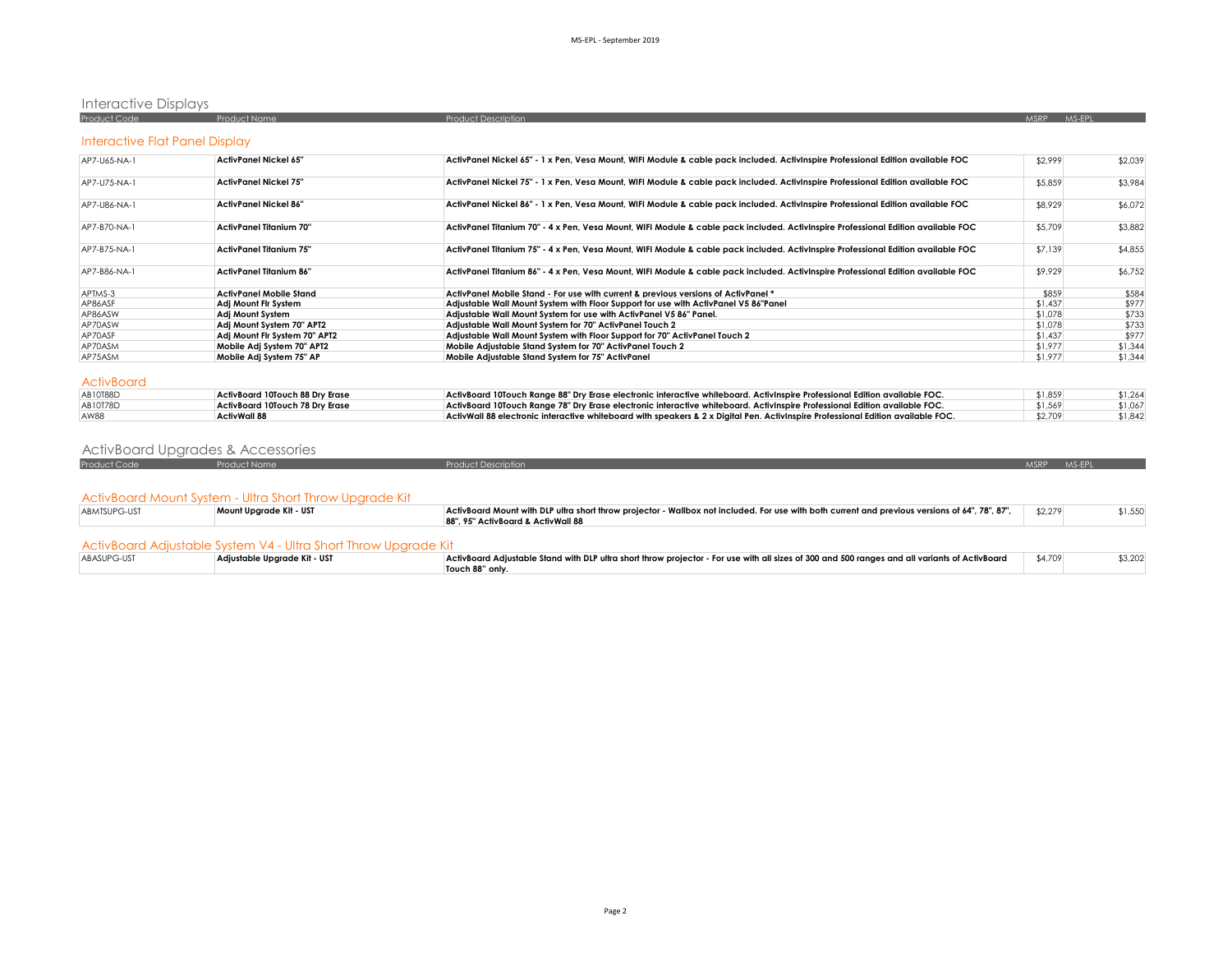### ActivBoard Upgrades & Accessories

### ActivBoard Projector Upgrade Kit

| ABKIT-MSV4-UST2  | AB Mobile V4 Stand Retrofit Kit UST-P2           | Retrofit kit for installation of UST-P2 projector on V4 (EST) mobile stand. Includes UST-P2 projector and ABMS-UST2              | \$2,859 | \$1.944 |
|------------------|--------------------------------------------------|----------------------------------------------------------------------------------------------------------------------------------|---------|---------|
| ABKIT-AFSV3-UST2 | AB Fixed-Adjustable V3 Stand Retrofit Kit UST-P2 | Retrofit kit for installation of UST-P2 projector on V3 Fixed and Adjustable stands. Includes UST-P2 projector and UST2-Plate    | \$2,139 | \$1,455 |
| ABKIT-AFSV4-UST2 | AB Fixed-Adjustable V4 Stand Retrofit Kit UST-P2 | Retrofit kit for installation of UST-P2 projector on V4 Fixed and Adjustable stands. Includes UST-P2 projector and ABAFS-UST-KIT | \$2,209 | \$1,502 |

### Audio Enhancement System

| ASB-40- | vSoundBo | - Promethean ActivSoundBar - For use with current versions of ActivBoard Touch & ActivPanel Range. Mounting brackets included. | \$219 | 1149 |
|---------|----------|--------------------------------------------------------------------------------------------------------------------------------|-------|------|
|         |          |                                                                                                                                |       |      |

### Interactive Tools

| <b>Product Code</b>  | <b>Product Name</b>          | <b>Product Description</b>                 | <b>MSRP</b> | MS-EPL |
|----------------------|------------------------------|--------------------------------------------|-------------|--------|
|                      |                              |                                            |             |        |
| ActivConnect         |                              |                                            |             |        |
| <b>PRM-CHROMEBOX</b> | <b>Promethean Chromebox</b>  | <b>Promethean Chromebox</b>                | \$499       | \$339  |
| ACON1-G              | <b>ActivConnect G-Series</b> | ActivConnect G-Series collaboration device | \$289       | \$197  |
| ACON1-OPS            | ActivConnect OPS             | AP PC for Android ACON1-OPS                | \$289       | \$197  |

#### ActiView Visual Presenter

| .     |                               |                               |       |  |
|-------|-------------------------------|-------------------------------|-------|--|
| AV324 | ActiView 324 Visual Presenter | ActiView 324 Visual Presenter | \$799 |  |
|       |                               |                               |       |  |

OPS2-5P8R256S **Promethean OPS-M (no OS preinstalled) Open Pluggable Specification Mini PC (No OS preinstalled) for use with ActivPanels CHOSEN STARE ACTIVE ACTIVE ACTIVE ACTIVE ACTIVE ACTIVE ACTIVE ACTIVE ACTIVE ACTIVE** 

Open Pluggable Specification Mini PC (with Win10 preinstalled) for use with ActivPanels **\$1,709** \$1,162

### **Notes**

\* Pricing applies to 48 contiguous US States only.

# Promethean ActivCare Support and Warranty<br>Product Code Product Name

| <b>Product Code</b>        | Product Name                   | <b>Product Description</b>                                                                      | <b>MSRP</b> | <b>MS-EPL</b> |
|----------------------------|--------------------------------|-------------------------------------------------------------------------------------------------|-------------|---------------|
| Advanced Replacement Cover |                                |                                                                                                 |             |               |
| ABT5YRARC                  | ActivBoard Touch 5 Year ARC    | ActivBoard Touch range - Enhancement, Advanced Replacement Cover, 5 Years                       | \$169       | \$115         |
| APL5YRARC                  | ActivPanel (Large) 5 Year ARC  | ActivPanel Large (size 80"+) - Extension, Advanced Replacement Cover, 5 years                   | \$329       | \$224         |
| APM5YRARC                  | ActivPanel (Medium) 5 Year ARC | ActivPanel Medium (size up to & including 79") - Extension, Advanced Replacement Cover, 5 years | \$219       | \$149         |
| <b>PRJ5YRARC</b>           | Projector 5 Year ARC           | Projector range - Extension & Enhancement, Advanced Replacement Cover, 5 years                  | \$109       | \$74          |

### Onsite Support

| <b>ABT5YROSS</b> | <b>ActivBoard Touch 5 Year OSS</b> | ActivBoard Touch range - Enhancement, On Site Support, 5 Years                             | \$429 | \$292 |
|------------------|------------------------------------|--------------------------------------------------------------------------------------------|-------|-------|
| APM5YROSS-B      | ActivPanel-B (Medium) 5 Year OSS   | ActivPanel Medium (for Titanium IFPs up to 80") - Extension, On Site Support, 5 years      | \$359 | \$244 |
| APM5YROSS-U      | ActivPanel-U (Medium) 5 Year OSS   | ActivPanel Medium (for Nickel IFPs up to 80") - Extension, On Site Support, 5 years        | \$359 | \$244 |
| APL5YROSS-B      | ActivPanel-B (Large) 5 Year OSS    | ActivPanel Large (for Titanium IFPs bigger than 80") - Extension, On Site Support, 5 Years | \$539 | \$367 |
| APL5YROSS-U      | ActivPanel-U (Large) 5 Year OSS    | ActivPanel Large (for Nickel IFPs bigger than 80") - Extension, On Site Support, 5 Years   | \$539 | \$367 |
| <b>PRJ5YROSS</b> | Projector 5 Year OSS               | Projector 5 Year OSS                                                                       | \$289 | \$197 |

**Notes** 

<sup>1</sup> OSS available in 48 contiguous US states Please refer to Warranty at a Glance Matrix for applicable countries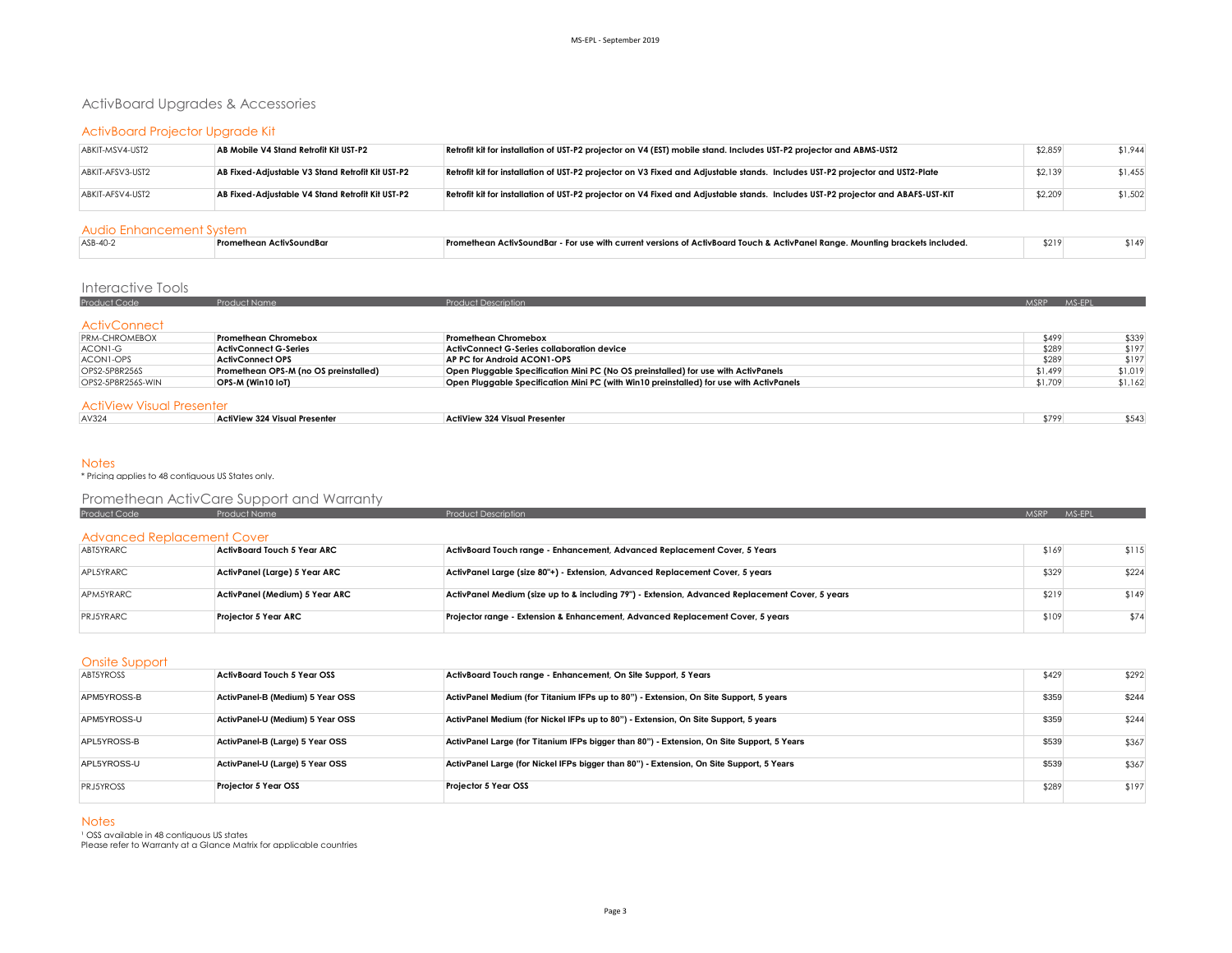# Spares and Peripherals<br>Product Code Product Name Product Name Product Description Product Description Assembly of the Second MSRP MS-

| Interactive Display Spares |                                    |                                                                 |      |      |
|----------------------------|------------------------------------|-----------------------------------------------------------------|------|------|
| ACON1-G-REMOTE             | <b>ActivConnect G-Series</b>       | ActivConnect G-Series collaboration device                      | \$20 | \$14 |
| AP-REMOTE-CONTROL          | ActivPanel Remote                  | Remote control for ActivPanel versions 5-6 & i-Series           | \$12 | \$8  |
| APT2-REMOTE                | <b>ActivPanel Touch Remote</b>     | Remote control for ActivPanel Touch - For use with versions 1-3 | \$19 | \$13 |
| AP4F-REMOTE                | <b>ActivPanel Remote</b>           | Remote control for ActivPanel 70" & 80"                         | \$19 | \$13 |
| AP-ACC-HOLDER              | <b>ActivPanel Accessory Holder</b> | <b>ActivPanel Accessory Holder for AP5/AP6</b>                  | \$9  |      |
| AP-ERASER                  | <b>ActivPanel Eraser</b>           | ActivPanel Eraser for AP5/AP6                                   |      | \$6  |
| AP-WIFI-A                  | Wi-Fi Module V7 Nickel & Cobalt    | Wi-Fi Module for ActivPanel V7 Nickel & Cobalt                  | \$56 | \$38 |
| AP-WIFI-BC                 | Wi-Fi Module V7 Titanium           | Wi-Fi Module for ActivPanel V7 Titanium                         | \$70 | \$48 |
| AP7-FRASFR-B               | <b>ActivPanel V7 Eraser</b>        | <b>Eraser for ActivPanel V7 Titanium</b>                        | \$29 | \$20 |

### Installation Items

| ASB-40-2-BRKT-KIT | ASB-40 Uparade Bracket Kit       | For use with ASB-40 when mounting on an ActivBoard 10T or V5 70" panel. Not required to be purchased seperately for ActivPanel 75"+       |      |      |
|-------------------|----------------------------------|-------------------------------------------------------------------------------------------------------------------------------------------|------|------|
| DR-5762064        | Wall hanging bracket 300/300 Pro | Wall hanging bracket kit for 300 & 300 Pro Range ActivBoard - Contains 4 brackets                                                         | \$19 | \$13 |
| AB10T-ADJ-BRKT    | <b>AB10T Lower Bracket</b>       | Lower bracket kit (x2 brackets) – needed when upgrading to a 10T board for use with Fixed, Adjustable and Mobile stands - not required to |      |      |
|                   |                                  | uparade mount systems                                                                                                                     |      |      |
| AB-TOUCH-BRKT-KIT | ActivBoard Touch Bracket Kit     | ActivBoard Touch Bracket Kit (Touch Boards Only)                                                                                          | \$19 | \$13 |
|                   |                                  |                                                                                                                                           |      |      |
|                   |                                  |                                                                                                                                           |      |      |

### Audio Enhancement System Spares

| ASB-40-RC | e Control<br>r Remote i<br>  ActivSoundBar<br>. | Remote control for Prom<br>methean ActivSoundBar<br>. | \$14 |  |
|-----------|-------------------------------------------------|-------------------------------------------------------|------|--|
|           |                                                 |                                                       |      |  |

# Spares and Peripherals

| Product Code     | <b>Product Name</b>                                | <b>Product Description</b>                                                                                                            | MSRP MS-EPL |       |
|------------------|----------------------------------------------------|---------------------------------------------------------------------------------------------------------------------------------------|-------------|-------|
| Pens             |                                                    |                                                                                                                                       |             |       |
| AP6-PEN-2        | ActivPanel V6 86" Pen (Thin nib)                   | Spare pen for ActivPanel V6 86" (Thin nib)                                                                                            | \$15        | \$10  |
| AP6-PEN-5        | ActivPanel V6 86" Pen (Thick nib)                  | Spare pen for ActivPanel V6 86" (Thick nib)                                                                                           | \$15        | \$10  |
| AP6-PEN-4        | ActivPanel V6 Pen (Non 86")                        | Spare pen for ActivPanel V6 for the 65", 70" & 75"                                                                                    | \$15        | \$10  |
| AP5-PEN-4K       | <b>ActivPanel Pen</b>                              | Spare Pen for use with ActivPanel version 5 4k only                                                                                   | \$15        | \$10  |
| AP5-PEN          | <b>ActivPanel Pen</b>                              | Spare Pen for use with ActivPanel version 5 (not for use with 4k)                                                                     | \$15        | \$10  |
| VTP-PEN          | i-Series Pen                                       | ActivPanel i-Series Pen                                                                                                               | \$15        | \$10  |
| PEN4NIBS2-100    | <b>ActivPen 4 nibs</b>                             | Pack of 100 nibs for ActivPen 4 with manufacturing date stamp of 11 October 2010 onwards                                              | \$179       | \$122 |
| PEN4NIBS-100     | <b>ActivPen 4 nibs</b>                             | Pack of 100 nibs for ActivPen 4 with manufacturing date stamp of 10 October 2010 or earlier                                           | \$179       | \$122 |
| ABR-AP-PEN-NIBS  | Digital Pen Nibs                                   | Pack of nibs for use with ActivPanel and ActivBoard Touch Digital Pen                                                                 | \$7         | \$5   |
| AW-TEACHER-PEN   | <b>AW Teacher Pen</b>                              | ActivWall Teacher Pen - For use with all variants of ActivWall                                                                        | \$49        | \$33  |
| AB-STY           | <b>ActivPanel Stylus</b>                           | <b>Replacement for ActivPanel Stylus</b>                                                                                              | \$7         | \$5   |
| AW-STUDENT-PEN-1 | <b>AW Student Pen 1</b>                            | ActivWall Student Pen - For use with all variants of ActivWall. Performs as the second pen, after the Teacher Pen.                    | \$49        | \$33  |
| AW-STUDENT-PEN-2 | AW Student Pen 2                                   | ActivWall Student Pen - For use with ActivWall 102 & ActivWall 135 as a 3rd pen.                                                      | \$49        | \$33  |
| ACTIVPEN4S3-2-BK | Student ActivPen 50 - 2 Pack                       | Student ActivPen 50. Cordless battery-free pen for ActivBoard - For use with 100, 300, 300 Pro & 500 Pro Range                        | \$139       | \$95  |
| AW-STUDENT-PEN-3 | AW Student Pen 3                                   | ActivWall Student Pen - For use with ActivWall 135 as a 4th pen.                                                                      | \$49        | \$33  |
| AP-PEN-2         | <b>ActivBoard Pen</b>                              | ActivBoard Digital Pen - For use with ActivBoard 10 Touch Range only                                                                  | \$110       | \$75  |
| ACTIVPEN4T3-2-BK | Teacher ActivPen 50 - 2 Pack                       | Teacher ActivPen 50. Cordless battery-free pen for ActivBoard - For use with 100, 300, 300 Pro & 500 Pro Range                        | \$109       | \$74  |
| ACTIVPEN4T3-10   | Teacher ActivPen 50 - 10 Pack                      | Teacher ActivPen 50, Cordless battery-free pen for ActivBoard - For use with 100, 300, 300 Pro & 500 Pro Range                        | \$419       | \$285 |
| PEN3NIBS-100     | ActivPen 3 nibs                                    | Pack of 100 nibs for ActivPen 3                                                                                                       | \$39        | \$27  |
| ARAAC2PENSET     | ActivArena spare pen set                           | ActivArena Spare pen set. Cordless battery-free pen for ActivBoard - Set comprises 1 teacher & 1 student ActivArena Pen. For use with | \$89        | \$61  |
| AP7-PFN-B        | ActivPanel V7 Pen Titanium                         | Spare pen for ActivPanel V7 Titanium                                                                                                  | \$19        | \$13  |
| AP7-PFN-U        | <b>ActivPanel V7 Pen Nickel</b>                    | Spare pen for ActivPanel V7 Nickel                                                                                                    | \$19        | \$13  |
| AB-TOUCH-PEN     | <b>ActivBoard &amp; ActivPanel Touch 2 Pen Kit</b> | Spare Pens Pack of 2 - For use with ActivBoard Touch and ActivPanel Touch range only                                                  | \$59        | \$40  |

### ActivBoard Cables

| CB-5883067            | USB Cable - 3 Metre           | 3 metre USB cable - For use with 100, 300, 300 Pro & 500 Pro Range ActivBoard & ActivPanels |  |
|-----------------------|-------------------------------|---------------------------------------------------------------------------------------------|--|
| AB-TOUCH-5M-USB-CABLE | ActivBoard Touch 5m USB Cable | ActivBoard Touch 5m USB Cable (Touch Boards Only)                                           |  |

### Power Supply Units

| ACTIVUNIVPSU2          | ActivSlate/ActivBoard PSU     | Power supply unit with mains lead (power cable) for ActivSlate 2.4, 100 and 300 Range ActivBoards; not compatible with ActivSlate 60 | \$79 | \$54 |
|------------------------|-------------------------------|--------------------------------------------------------------------------------------------------------------------------------------|------|------|
| PSU-DUAL-MODE-ABOARD   | US PSU - 500 Pro Range        | Power supply unit for 500 Range ActivBoard                                                                                           | \$39 | \$27 |
| ACTIV-DUALMODE-LEAD-US | US Mains Lead - 500 Pro Range | US mains lead (power cable) for 500 Range ActivBoard & ActivPanels                                                                   |      |      |
| AB23AMPPSUKIT-US       | US PSU - 300 Pro Range        | Power supply unit with mains lead (power cable) (for use with 300 Pro Range ActivBoards)                                             | \$49 | \$33 |
| ACON1-G-PSU-KIT        | ActivConnect-G PSU            | Power supply for ActivConnect G-Series collaboration device                                                                          | \$18 | \$12 |
|                        |                               |                                                                                                                                      |      |      |